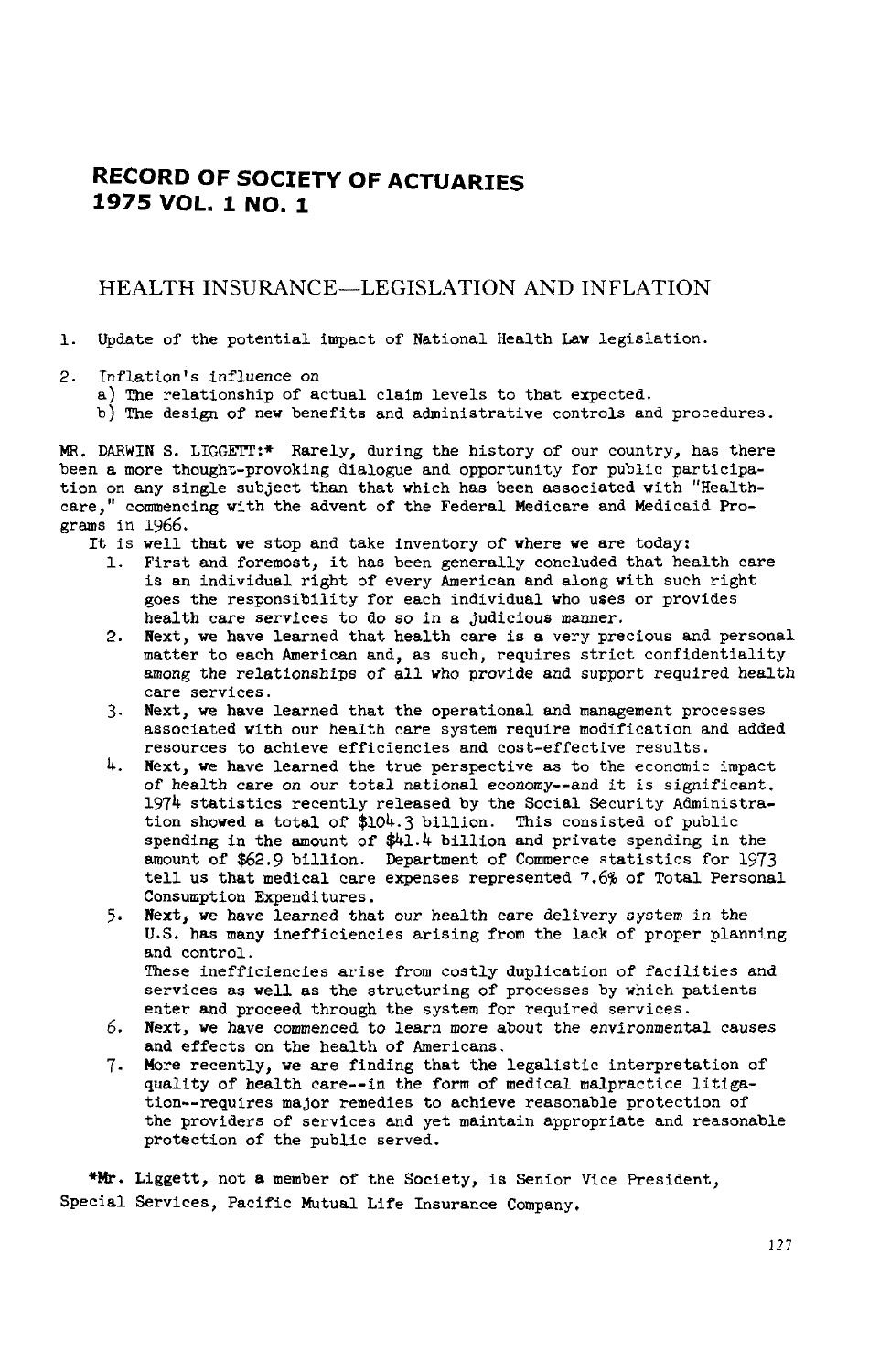### 8. Most recently, we are finding a void in our provisions for health care financing related to the unemployed, which requires correction.

Now while there are many other significant issues that could be mentioned, which have evolved from the dialogue and examination we have been going through during the recent 9-year period, those I have just identified seem to have most influenced the general public's attitude as of today. A recent survey by the Health Insurance Institute of these public attitudes, conducted in the spring of 197h, revealed strong public support for a continued private sector role in health cost financing. This report stresses the point that, philosophically, a private-public sector partnership in the national effort is in the mainstream of public opinion.

I do not mean to imply by my last statement that we do not have continuing differences of opinion in both political and public circles as to how National Health Insurance should be structured and operated. I do mean to suggest, however, that a posture of "compromise" seems to be developing among the parties at issue which will lead to enactment of a National Health Insurance program in the near future. Whether the near future means 1975, 1976, or later, is dependent on the priority of other major issues facing this nation (e.g., energy, inflation, tax reform, etc.).

I would like now to take a few moments to review vith you the Health Insurance industry's legislation concerning health care. I am not going into all of its detail, but will make an overview appraisal of it.

I feel all of us within this industry can take great pride in the quality and stature of this legislation as originally introduced in 1970 in the 91st Congress by Representative Omar Burleson of Texas and subsequently reintroduced in the 92nd and 93rd Congresses by Representative Burleson and Senator McIntyre of New Hampshire. It is expected to be reintroduced in the current Congressional Session prior to April 15 of this year.

Over this period, many of the principles of our "Healthcare" legislation have either become widely accepted or enacted into law:

Examples:

- I. It is now generally accepted that health insurance for everyone is not enough--changes must also be made in the health delivery system. As a consequence, Congress has enacted a national health planning bill which embodies the principles of the Burleson-McIntyre Bill.
- 2. Congress has recognized the need for manpower legislation to deal with the supply and maldistrlbution of medical personnel.
- 3. Congress has recognized the need for ambulatory care centers.<br>4. Congress has enacted Professional Standards Review Organizati
- 4. Congress has enacted Professional Standards Review Organization (PSRO) legislation to monitor the quality of services under governmental programs.
- 5. Social Security amendments of 1972 mandated the review of capital construction in health institutions using federal money to underwrite construction.
- 6. The current state of the economy and announced financial problems of the Social Security Trust Fund have pointed up the need for making full use of the private health insurance mechanism.
- 7. Our "Healthcare" concept of phasing in benefits and the need for cost controls have become widely accepted.

What has been accomplished during the past 6-year period is a reflection of a total industry commitment and effort joined by all three casualty insurance associations, the National Association of Life Underwriters and the Interns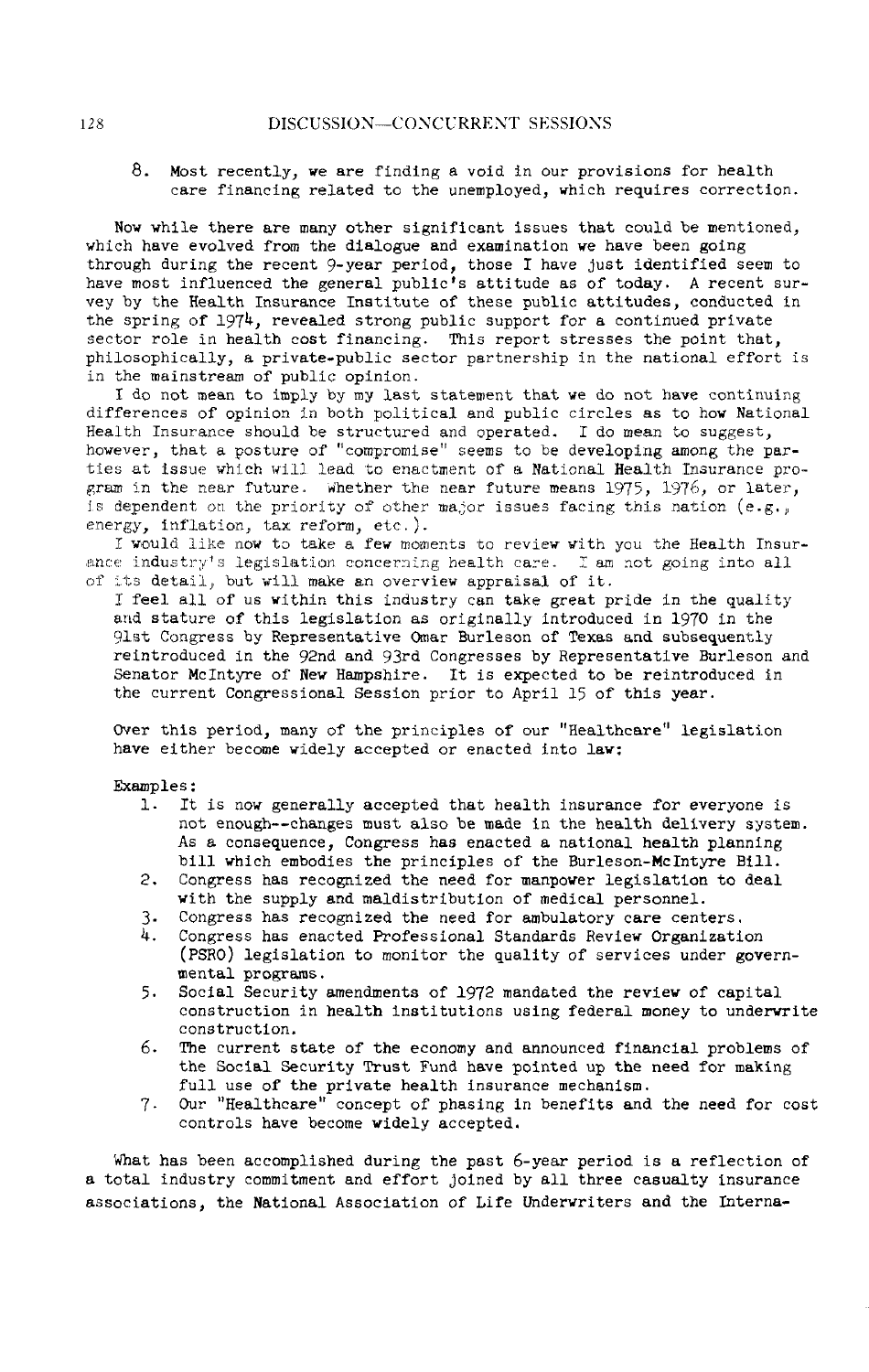tional Association of Health Underwriters.

"Healthcare" is today supported by statewide committees in e**a**ch of our 50 states. The chairmen and members of these committees **a**re in frequent contact with their respective Congressmen to assure understanding of our views on the many issues affecting "Healthcare."

Needless to say, but I do wish to, I applaud the outstanding effort and contributions that have been and continue to be made on the national scene by Health Insurance Association of America (HIA) staff and members of the many technical and advisory committees of BIAwho have devoted countless hours to a wide range of duties associated with Congressional testimonies, "Healthc**a**re" amendments, and analysis of various state compulsory health insurance proposals.

Let me now briefly review emergence of concepts and philosophy to date in the National Health Care debate by a summary of the major legislation introduced to date.

At one end of the philosophical spectrum, we have the "Health Security Plan" (also called the Kennedy-Griffiths proposal). Essentially, this proposal would scr**a**p the private he**a**lth insurance pl**a**ns, the copayment system, the Medicare and Medicaid programs, and encourage group practice and preventive medicine. It provides for total financing by new and existing federal taxes and federal administration. Immediate comprehensive coverage is to be av**a**ilable to all. This proposal has not seemed to retain its original "sex appeal" once the consequences of its cost and disruption of the present health care system became known and understood.

At the other end of the spectrum, we might place the "Comprehensive Health Insurance Act of 1974" (which is the current Administration's plan). Essentially, this proposal mand**a**tes he**a**lth ins**u**rance cover**a**ge through the employeremployee mechanism and establishes civil court procedures for noncompliance. Risk pools would be established for individuals or groups not covered by other means. Medicare would be continued for the aged. **T**his program would be underwritten by private carriers and self-lnsured employers working under Federal and prescribed State regulations with respect to employed persons and most of those persons now covered under the Federal-State Medicaid programs. The Feder**a**l-State Medicaid programs would be retained for the remaining poor people as to certain services not covered by the Comprehensive Health Insur**an**ce Act.

Near the center of the spectrum, we might place the "National Health C**a**re Act of 1973." This legislation, which is also referred to as "He**a**lthcare" or as the "Burleson-McIntyre Bill," represents the proposal of the Health Insurance Association of America.

Of the remaining m**a**jor propos**a**ls under consideration, within this philosophical spectrum, "Medicredlt" (the AMA proposal) would seem to fit between the Burleson-McIntyre proposal **a**nd the Administration's proposal. The "C**a**tastrophic Health Insurance and Medical Assistance Eeform Act" proposed by Senators Long and Riblcoff and the "Health Care Services Act" proposed by the American Hospit**a**l Associ**a**tion would seem to fit on the other end of the spectrum between the Kennedy-Grifflths proposal and the He**a**lth Insur**a**nce industry proposal.

The Long-Ribicoff proposal would provide coverage for all who **a**re currently and fully insured under Social Security, t**h**eir spou**s**es an**d** depen**d**ent**s**, and to all Social Security beneficiaries. This includes approximately 95% of all persons in the United States. The vast majority of the remaining are federal, state, and lo**ca**l government emp**l**oyees who either have **c**over**a**ge or wh**o** cou**ld** buy into the c**a**t**a**strophi**c** progr**a**m. The ty**p**es of services **c**overed **w**ould be simil**a**r to those currently covered under **Pa**rts A **a**nd B of Medic**a**re ex**c**ept there **w**ould be no limit**a**tions on hospit**a**l st**a**ys or home he**a**lth visits. The **ca**ta**s**trophe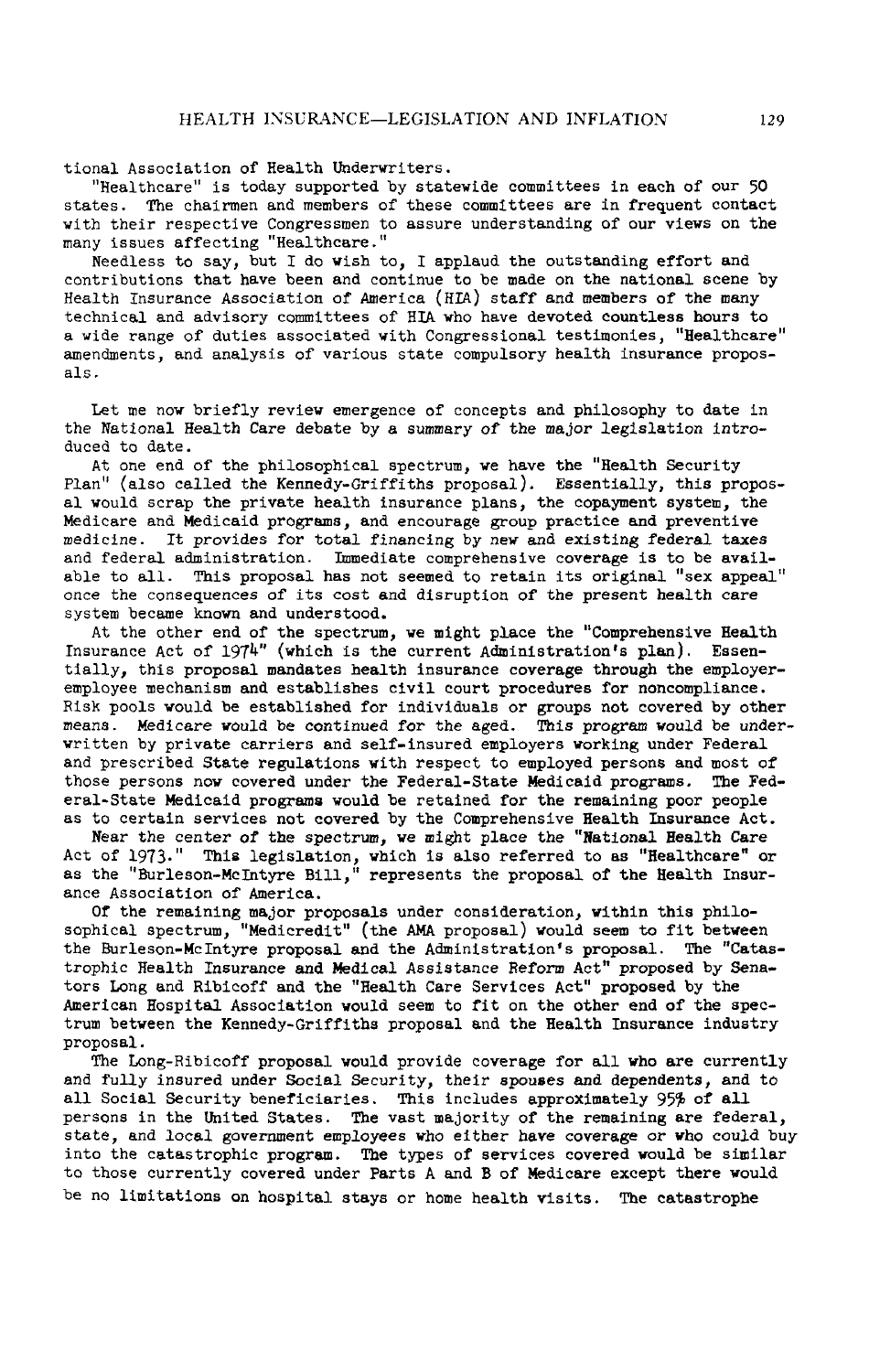cover**a**ge woul**d** take ove**r** afte**r** t**h**e first \$2,000 per family f**o**r p**h**ysician charges and after the first 60 day**s** of hospital care in **a** year. The program would be administered along with Medicare by the Social Security Administration. Financing would be by an added tax on employees and employers.

The "Medicredit" proposal (developed by the American Medical Association) proposes a support of voluntarily-purchased private health insurance premiums for the poor and near-poor with payment vouchers and a subsidy of these costs for others with a sliding scale of tax credits based upon income. It would establish minimum federal standards for health insurance plans and retain the present Medicare program for people over 65.

The "Health Care Services" proposal of the American Hospital Association would provide comprehensive health care for all U.S. residents through a reorganized an**d** coordinated health system.

It would establish a new Federal Department of Health which, together with State Commissions, would implement federal legislation and regulations and develop state plans. It would create community-based Health Care Corporations which provide health care services. Employers would be required to purchase comprehensive benefits for their employees from the Health Care Corporation and pay 759 of the cost. Health Care Corporation members would receive 10% subsidy from the federal government. The aged would continue to be financed through a combination of Social Security and general federal revenues.

Now, let's take a look at the costs of the eight major proposals before Congress. The figures I'm about to relate are those released in July of 197h by the U.S.Department of Health, Education & Welfare and are estimates for Fiscal Year 1975. They are to be viewed in two ways:

1. Total Personal Health Expenditures for the U.S. and

2. The rates of funding of the expenditures for the various proposals as between private and public financing.

|                                                                             | 'in Billions)                                  |                                           |         |  |
|-----------------------------------------------------------------------------|------------------------------------------------|-------------------------------------------|---------|--|
| <b>PROPOSAL</b>                                                             | <b>TOTAL</b><br>PERSONAL<br><b>EXPENDITURE</b> | <b>SOURCE</b><br>PRIVATE<br><b>PUBLIC</b> |         |  |
| Present System<br>(no law enacted)                                          | \$103.0                                        | \$63.8                                    | \$39.2  |  |
| Payroll Tax Financing:                                                      |                                                |                                           |         |  |
| Health Security Act<br>(HR 22; S.3)<br>Comprehensive National               | \$116.0                                        | \$13.3                                    | \$102.7 |  |
| Health Insurance Act<br>(HR 13870; S.3286)<br>Catastrophic Health Insurance | \$112.3                                        | \$32.7                                    | \$79.6  |  |
| & Medical Assistance Reform Act<br>(BR 14079; S.2513)                       | \$107.4                                        | \$59.9                                    | \$47.5  |  |
| Mandated Employer-Employee Plans:                                           |                                                |                                           |         |  |
| <b>National Health Care Services</b>                                        |                                                |                                           |         |  |
| Reorganization & Financing Act<br>(ER 1)<br>Health Care Insurance Act       | \$114.0                                        | \$64.2                                    | \$49.8  |  |
| (ER 2222: S.444)                                                            | \$112.8                                        | \$70.2                                    | \$42.6  |  |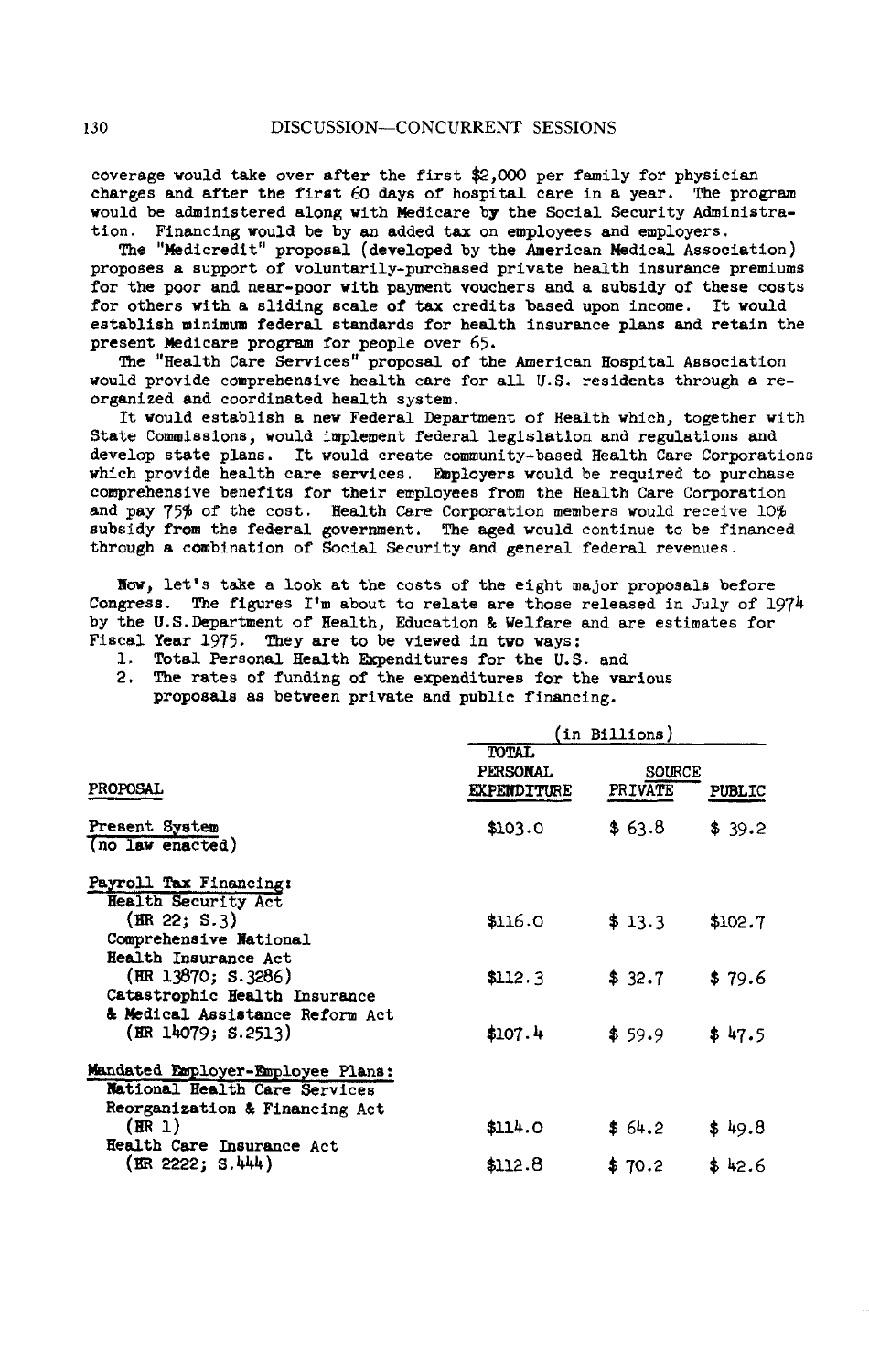| National Health Care Act<br>(HR 5200; S.1100)               | \$11.0  | \$62.6 | 3.48.4 |
|-------------------------------------------------------------|---------|--------|--------|
| Comprehensive Health Insurance<br>Act (HR $12684$ ; S.2970) | \$109.5 | \$60.8 | \$48.7 |
| National Health Standards Act<br>$(S.3353)$ (Medicredit)    | \$107.0 | \$63.6 | \$43.4 |

Under the present system, where total health care expenditures were \$84 billion in 1973, costs were expected to increase by some 23% by 1975 to a total expenditure of \$103 billion. However, we are already looking at something in excess of that figure since costs for 1974 were \$104.3 billion.

Among these proposals there would be an increase in total expenditures ranging from \$4 to \$13 billion or more.

The massive shifting of the burden of funding these total personal expenditures as between private and public sources is of great significance, however:

Change in Private Funding Range =  $(-)$  \$50.5 to  $(4)$  \$6.4 billion Change in Public Funding Range  $*$  (+)  $*$  3.4 to (+)  $*$ 63.5 billion

Developments of late 1974 in Washington revealed a desire to proceed with some form of National Health Insurance before the end of that year. Compromise among legislative proponents of the various proposals appeared to be quite prevalent. Polls taken by Congressmen revealed a substantial majority of their constituency requesting action in 1974.

However, the costs I have just referred to concerning the major proposals before Congress, combined with the very major shifting of these costs toward public funding, did not appear to be compatible with the prevailing objectives of Congress and the Administration.

In summary, substantial progress has been made in defining the issues and in consideration of alternatives available for structuring and financing a national health insurance program. The Health Insurance industry has been responsive and persuasive throughout these considerations. I have confidence that Congress will "get on with the show" at an early date, construct legislation embodying the concepts of our Burleson-McIntyre Bill which builds upon the great strengths of our present system and corrects the known weaknesses that have been identified. Whether such legislation will be in the form of a comprehensive or catastrophic program, initially, remains a question.

There is no national health insurance program that will create Utopia. But, if there is to be a national program, it should build on what is already widely recognized as the best health care system in the world--a pluralistic system, financed with tax dollars, as well as private insurance and patient payments, and resting on the principle of voluntarism and the American tradition that the individual is important.

#### MR. RICHARD F. WYSE:

#### 1. Actual vs. Expected Claims

When trying to answer the question of how inflation has influenced the relationship between actual and expected claims, we really must differentiate between two amounts for expected claims. One would be a realistic amount based upon the actuary's best estimate; the other would be the amount actually used in the rating development. Due to the limitations imposed by the Economic Stabilization Program on the rating component for inflationary trends, actual claims levels have been running substantially in excess of the latter. For several large accounts underwritten by Blue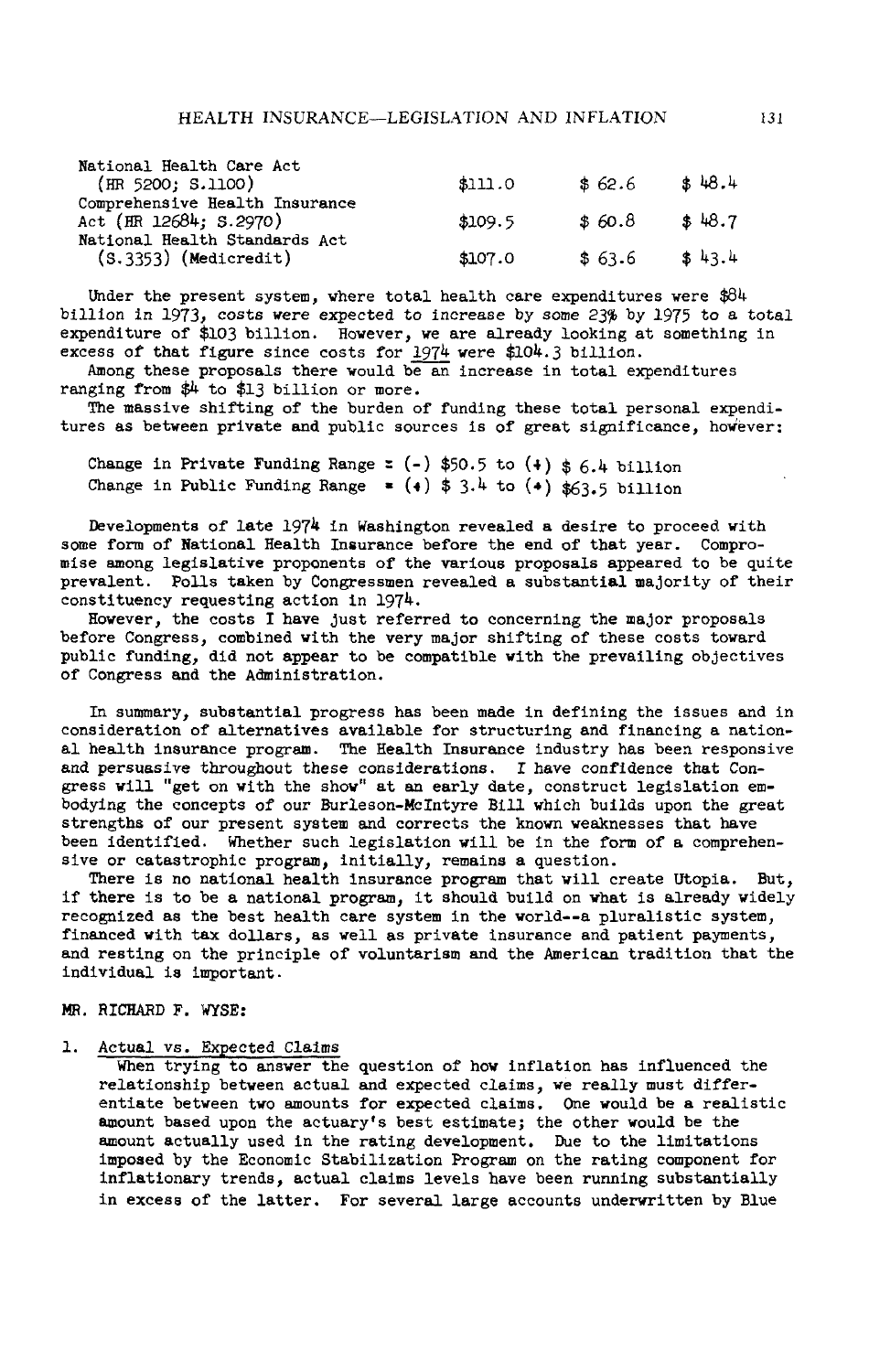Cross of Southern California which were rated during the final days of Phase IV controls, recent claims experience has been from  $5\frac{2}{3}$  to 8% higher than the level anticipated in the rating. Removal of Federal controls has allowed the use of more realistic trending assumptions, which should eventually reduce the magnitude of this difference. However, due to the substantial time delays in implementing needed increases, the financial turnaround will be slow in coming.

Of course, there are other elements besides inflation which affect cl**a**ims levels but, as a me**a**sure **o**f the imp**a**ct **o**f in**c**re**a**sing **cla**ims **cost** on Blue **C**ross pl**a**ns in general, the following fin**a**ncial d**a**t**a** m**a**y be instructive:

| Nine               | Earned         | Underwriting         | Percent of    |
|--------------------|----------------|----------------------|---------------|
| Months Ending      | Income         | Gain (Loss)          | Earned Income |
| September 30, 1973 | $$6.2$ Billion | \$161.2 Million Gain | 2.6%          |
| September 30, 1974 | 6.5 Billion    | $(6.7)$ Million Loss | (0.1%         |

The effect of inflation on Blue Cross plans has probably been greater than on commercial carriers, due mainly to the fact that hospital charges have been increasing at a more rapid rate than most other types of medical care. The most recent CPI data indicate a 13.2% increase from removal of controls through January of 1975. Hospital benefits provided by Blue Cross are of a service nature, that is, written without fixed dollar limits for most services.

2. Inflation's Influence on Benefit Design and Administrative Controls I would llke to briefly review some of the causes which I feel can be

expected to have an inflationary effect on the costs of medical care.

- a. Duplication of facilities and equipment, including unneeded hospital beds and overconstruction of specialized care facilities. From 1968 to 1973, the number of beds in non-Federal short-term hospitals increased 12% while occupancy rates decreased from  $78.2\%$  to  $75.4\%$ .
- b. Advances in medical diagnosis and treatment, using expensive hardware and requiring specialized training.
- c. Inflationary increases in the costs of supplies, food, utilities, and other nonpayroll expenses.
- d. Higher salaries, especially for hospital employees. The recent increase in unionization activity, due to inclusion of nonprofit hospital employees under the National Labo**r** Relations Act, could h**a**ve a significant effect on personnel costs which account for about 2/3 of the total hospital expense.
- e. Increasing number of hospital employees per bed.
- f. Increases in malpractice insurance rates which may result in an increase in "defensive medicine" with overutilizatlon of services.
- g. Increased demand for services.
- h. The lack of incentive for providers to control costs due in p**ar**t to the current funding mechanisms.

As apparent from this admittedly incomplete list, even the greatest efforts in the areas of benefit design and administrative controls would result in only a partial and perhaps temporary solution to incre**a**sing medical care **c**osts.

At this point I would like to review for you some of the activities w**i**thin the Blue Cross organization, and, more specifically, **a**t Blue Cross of Southern California, in an attempt to deal with this problem of esc**a**-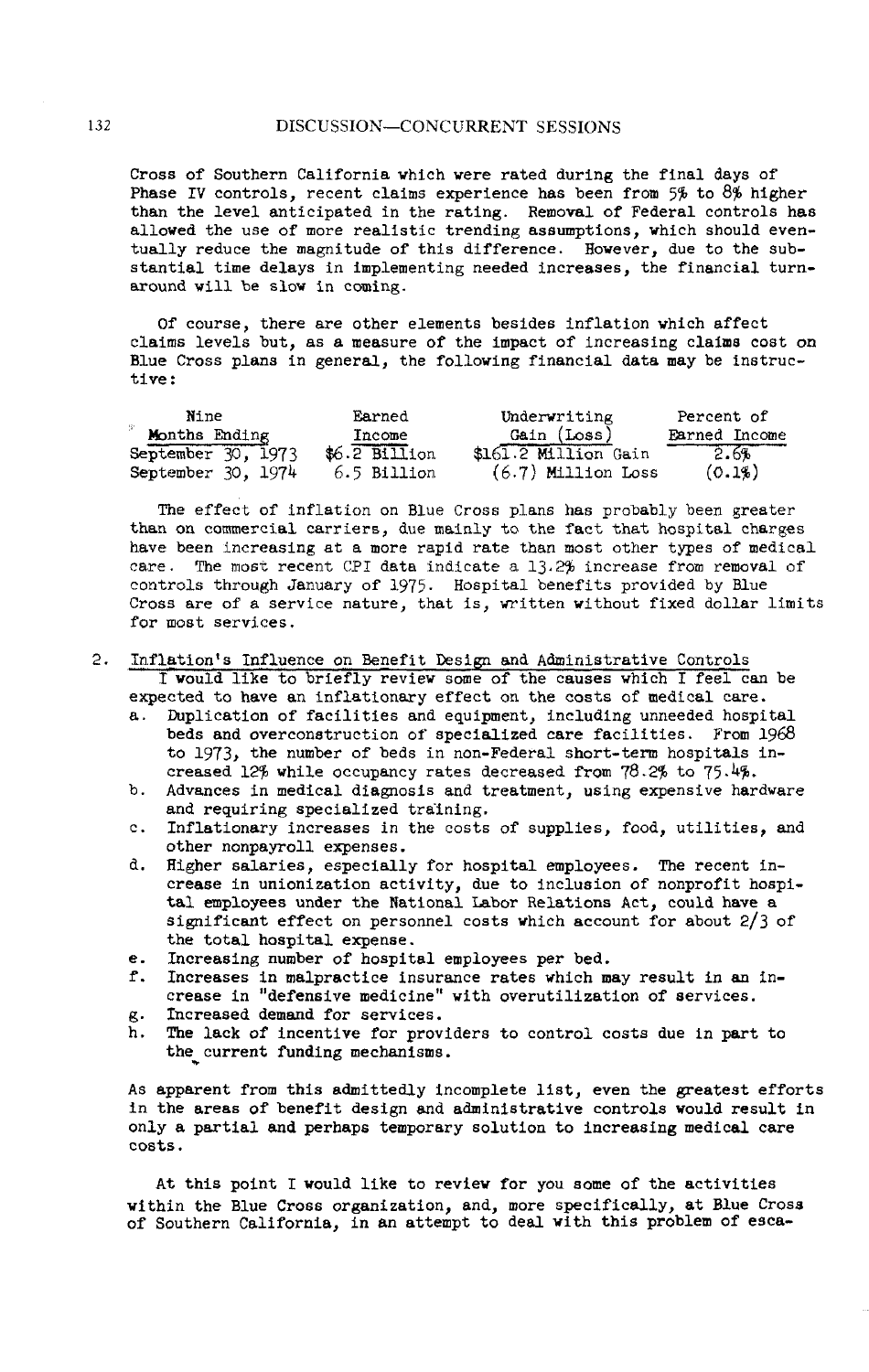lating costs. Blue Cross plans are including a number of experimental programs in these areas.

### Expansion of Outpatient Benefits

In an attempt to help reduce the utilization of inpatient facilities, the most costly form of treatment, Blue Cross plans provide an ever-increasing number of outpatient benefits. The following list of benefits and comparison of the numbers of plans offering these benefits will indicate the extent of this activity.

| Coverage                                                     |    | No. of Blue Cross Plans Offering Coverage |      |  |
|--------------------------------------------------------------|----|-------------------------------------------|------|--|
|                                                              |    | 1970                                      | 1973 |  |
| Outpatient                                                   |    |                                           |      |  |
| Accident                                                     |    | 70                                        | 72   |  |
| Minor Surgery                                                |    | 68                                        | 71   |  |
| Diagnostic Lab                                               |    | 54                                        | 67   |  |
| Diagnostic X-Ray                                             | 58 |                                           | 67   |  |
| Out of Hospital                                              |    |                                           |      |  |
| X-Ray                                                        |    | 46                                        | 51   |  |
| Lab                                                          |    | 46                                        | 51   |  |
| Outpatient Remodialysis                                      |    | 54                                        | 65   |  |
| Pre-Admission Testing                                        |    | 55                                        | 56   |  |
| Physical Therapy                                             |    | 39                                        | 61   |  |
| <b>Home Care</b>                                             |    | 41                                        | 54   |  |
| Nursing Home Care                                            |    | 52                                        | 57   |  |
| Out-of-Hospital Drugs                                        |    | 63                                        | 67   |  |
| Multi-phasic Screening                                       |    | Ω                                         | 6    |  |
| (Source: BCA Statistical Enrollment Report of December 1973) |    |                                           |      |  |

#### Group Practice Plans

A number of differing group practice plans are operational or under development within the Blue Cross organization. I would like to speak briefly about the recent activity of Blue Cross of Southern California in this area.

#### Medical Plans  $\mathbf{a}$ .

Blue Cross of Southern California, through a program called "CommuniCare," contracts with established medical clinics to provide full medical coverage (with or without a small copayment by the subscriber) on a prepayment basis. These clinics are reimbursed on a capitation basis, with the clinics assuming the entire risk for physicians' services. It is thus to the advantage of the medical group to reduce unnecessary services and to avoid costly medical services that could be replaced by more timely care, less expensive care, or preventative medicine. The hospitalization risk is shared between the clinic and Blue Cross so that the clinic will benefit financially from low hospitalization rates, but will assume a partial risk when hospital claims exceed the expected level.

Of the few groups analyzed to date under this program, the rate of inpatient utilization has been substantially below that for our regular business. Not all of this reduction can be attributed to the risk-sharing arrangement (for example, the average age of individuals enrolled in these programs as part of a dual-choice option tends to be lower than for those under the Fee-for-Service plans).

#### $\mathbf{b}$ . Dental Plans

Blue Cross of Southern California offers a plan of prepaid dental expense in conjunction with a number of individual dental groups and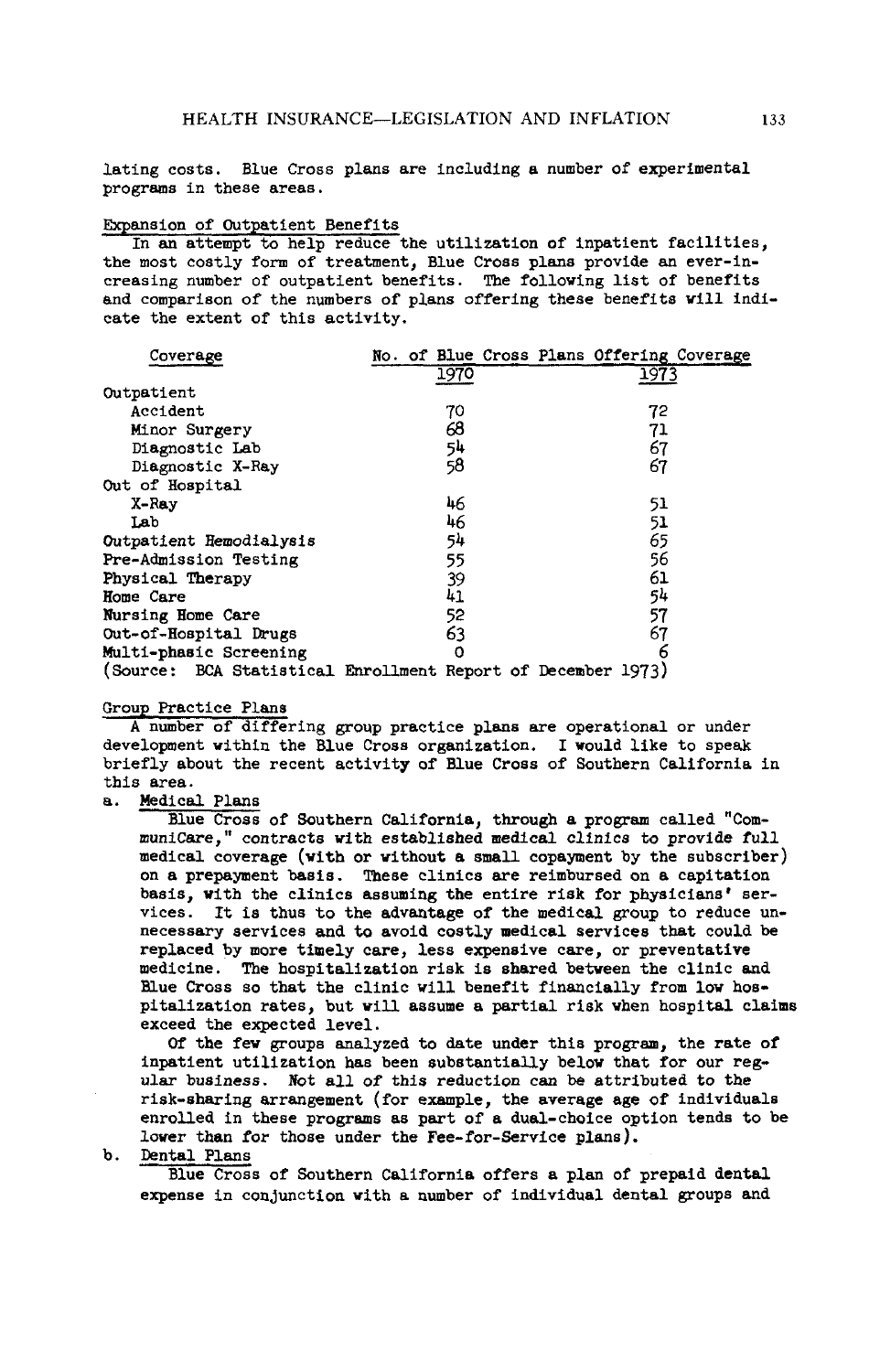offices**.** The d**e**ntists assume the under**w**riting risk and are r**e**imbursed **o**n a capitation basis, with varying amounts of copayment payable by the subscribers**.** The copayments are fixed by proced**u**re and perform a dual function of (1) helping to low**e**r the cost of the program and (2) leseenlng the risk of the pr**o**viders by providing a source of additional f**u**nds when mor**e** expensive pr**o**cedures are required.

c. Others

M**e**dical plans are **w**ritten in conjunction with foundations for med-Ical car**e.** Besides the fact that reimbursement is based on a fixed conversion fact**o**r with the California Relative Valu**e** Study (CRVS) (thereby controlling charges), the foundations provide peer r**e**view activity**. O**ne other program under developm**e**nt is the establishment of Independent Physicians Associatio**n**s(IPA's). The **c**ontrol of costs by risk-sharlng under this t**y**pe of arrangement is less certain since the individual physicians are reimb**u**rsed on a Fee**-**for-Service basis, the real risk being assumed by the IPA itself**.**

Activities by other Blue Cross plans include:<br>1. New methods of hospital reimbursement to

- New methods of hospital reimbursement to provide incentives to reduce costs**.**
- 2. Development of concurrent review programs in which a pati**e**nt's ex**p**ect**e**d inpatient stay is established upon **e**ntry, and is **m**onit**o**red during his stay to determine whether or not extensions are necessary.

#### In Summary

M**o**st of the efforts mad**e** within the Blue Cross system to help co**u**nteract the effects of inflati**o**n have been in the areas of out**p**atient benefits, experimentation with new m**e**thods **o**f pr**o**vider reimbursement, and the development of alternative delivery systems**. O**ne additi**o**nal item worthy of mention at this p**o**int is that th**e**re has not be**e**n an eff**o**rt to control claims costs by m**o**vin**g** away from the traditional service type **o**f benefits and towards benefit limitations or reducti**o**ns.

**M**R. **H**ERBERT ORENS**H**EIN: Beneficial Standard is a medl**u**m-slze life ins**u**rance company wlth approximately 805 of its premi**u**m inc**o**me in the accide**n**t and h**e**alth area. The imminent national health insurance pr**o**gram has caused us t**o** reconsider our future m**a**rketing plans.

Beneficial Standard has decided to encourage future sales in the life insurance, pensi**o**n, and mass-marketed hospital indemnity coverages. We have deemphasized health insur**a**nce plans available for sale except through select general agents and have substantially eliminated the sale of major medical policies by modifying the commissions pay**a**ble on that product to a level commi**s**sion **s**ca**l**e (first ye**a**r and rene**w**al).

W**e** believe the mas**s**-marketed hospital indemnity product continues to be a desir**a**ble one from a marketing and profit p**o**int of vie**w** since (1) the product is simple,  $(2)$  it lends itself to a mail sale, and  $(3)$  it can be underwritten and administered with mechanized procedures at low costs with relatively little fluctuation in cost as wages increase. The benefits themselves are not subject to the effects of inflation and we believe there is little probability that the incidence or duration of hospital stay for underwritten lives will increase in the future.

We believe hospital indemnity products can supplement the national health insurance program that may be enacted within the next several years. Since the product will not be subject to lapsation when national health is introduced, the company will be able to recover initial costs over a reasonable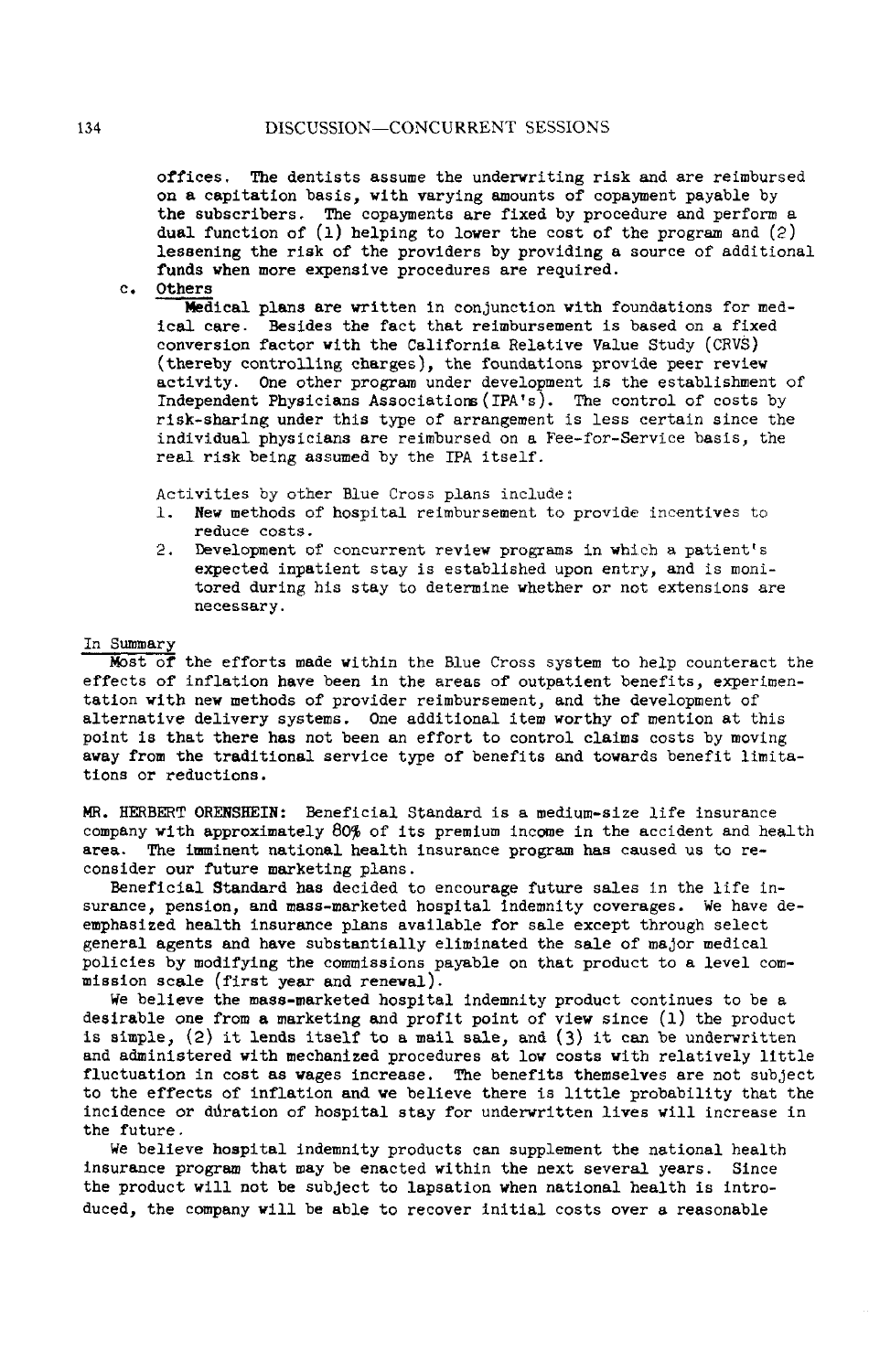### period of time.

Beneficial has changed its renewal provisions for new products from "guaranteed renewable" to "collectively renewable by state," i.e., retaining the right to cancel all policies of a given form in a given state. We believe this protection is necessary. In the past, we have experienced antiselection by policyholders to such an extent that any reasonable rate increase was inadequate to cover the cost of beneflts. In those rare instances, we find that the ability to terminate the contract is the only viable solution for the company.

Beneficial produces a claim follow-up report by policy form for determining the amount of liability required at year-end per claim. The ratio of the  $197\frac{1}{4}$ payment per claim on claims in inventory December 31, 1973 to the 1973 payment per claim on claims in inventory December 31, 1972 was 107% on our major medical policies with internal limits. For these forms, only a 7% increase can be attributed to inflation.

Greater than the effects of the inflation we are experiencing are the effects of depression and unemployment upon our loss-of-time coverage. In  $1974$ , the number of claims with a period of disability of at least one year per 1,OO0 policies in force at the prior year-end had increased to 6.0 per 1,O00 from 3.6 per 1,000 the prior year, an increase of  $67\%$ . This created an unusually large increase in reported claims and, consequently, reported claim liability. The problem is further magnified by the increase in unreported liability which is developed from reported liability. As a result, Beneficial, in 1974, showed substantial loss in accident and health loss-of-time business.

When national health care becomes a reality and if it eliminates the need for certain individual accident and health coverages which may have been sold on a guaranteed renewable basis, it is possible that legislators or insurance department personnel will "suggest" that guaranteed renewable reserves be distributed to remaining policyholders. I question the wisdom of that concept.

My reasons are:

- 1. A substantial portion of the reserves being held by the insurance companies were accumulated on major medical and loss-of-time forms. The companies probably have incurred losses on these products. Therefore, these dollars should be returned to the insurance company's surplus to offset prior losses incurred.
- 2. The rates charged for the policies did not anticipate that guaranteed renewable reserves would be refunded to policyholders. They were to be used to pay benefits as and if benefits accrued. If these reserves were to be used for cash values, the rates should have been increased to pay the extra benefit.
- 3. The guaranteed renewable reserves were derived not only from premiums collected on current in-force policies but on lapsed policies. If distribution is to be made on an equitable basis, lapsed policyholders have an interest in these reserves. For a form issued over several years, it would be impossible in most cases to determine all persons entitled to these monies or the amount due to them.
- 4. The stockholders of the insurance companies are entitled to profits since they must sustain the losses as a result of poor experience on accident and health policies.

At the present time, we cannot make long-range decisions on the company's future actions with respect to national health care because of the multitude of proposals in existence. Our position should be to act or react as the situation develops.

MR. ERNIE FRANKOVICH: As an actuary for a small life insurance company providing health insurance, can you explain why you are in this market? Based on the rapidly developing trends, we see little possibility of profit with large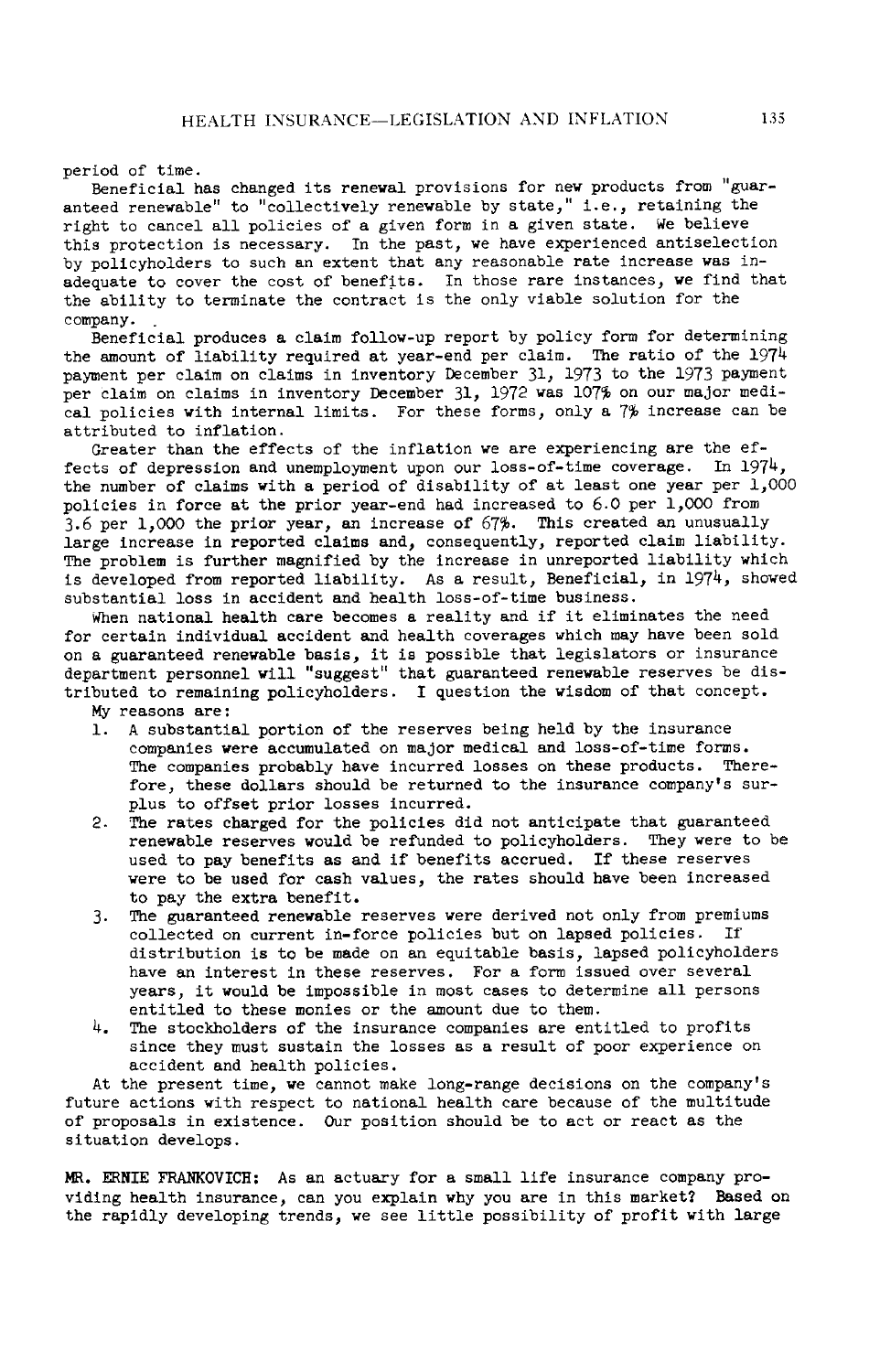expectation of loss in the near future. Let us first look briefly at the factors which indicate that the small life insurance company should not be selling health insurance today.<br>1. National Health

National Health Care

You are probably looking at an operational National Health Care program in some form within three to five years. This means that extensive development costs for new forms or review of systems will probably not be recoverable from future profits.

2. Severe Inflation in the Medical Reimbursement Area

Inflation is causlng severe problems for companies that have a significant volume of business in the medical reimbursement area. This inflation is due to many causes, many of which cannot be controlled by small life insurance companies**.** A company that "follows the leader" will be taken for a scary ride because its actions will come two or three years too late.

3. State Insurance Programs to Provide either Comprehensive or Catastrophe Medical Care for the Inhabitants of the State A number of states have either passed or will probably pass in the near future state health insurance programs that will preempt all of the private sector. In fact, the National Association of Insurance Commissioners has developed a model catastrophe health insurance bill to be used as a guide for the states. The effect of the catastrophe law will be increased administration costs on the part of the insurers.

4. State Minimum Standards Law The NAIC has recently approved an Accident and Health Minimum Standards Law. Florida, Massachusetts, West Virginia, and California, have passed some form of Minimum Standards Law. As usual, each state has a different law. The net result will be increased filing costs to obtain insurance department approval and increased costs to actually issue the policies.

5. Competition in the Disability Income and Medical Care Fields Currently we find extreme competition in the disability income markets as a result of a highly favorable economic period during the 1960's and early 1970's**.** Some companies are so competitive I do not believe their product would be profitable even if the favorable morbidity experience of the 1960's continued**.** Inflation has set u**s** up for a severe fall**.** Inflation produced high interest yields on investments to be used as off**s**ets to higher expenses and morbidity costs. But it also brought dramatic increases in benefits from Social Security and State Cash Sickness Laws, resulting in significant overinsurance in a number of markets. Even now, we are entering an adverse economic period, with losses appearing in the Group Long-Term Disability (LTD) market and in some individual disability income markets (primarily, the blue collar market).

In the Medical Care area, we are seeing the combination of, shall I say, inadvertent competition and inflation. When introducing health policies, insurers make a competitive premium comparison three to six months before the product is introduced. Thus the premium for the policy is only marginally profitable, if profitable at all, at the time it is introduced. With morbidity costs increasing 15%, the rates are soon inadequate for new issues.

Many companies will be unable to immediately withdraw from the health insurance marketplace due to company or agent pressures or economic realities. The remainder of this talk is designed to help you minimize the potential losses that may occur in the coming years. The most important step is to change your thought patterns and to eliminate your complacency that the right to increase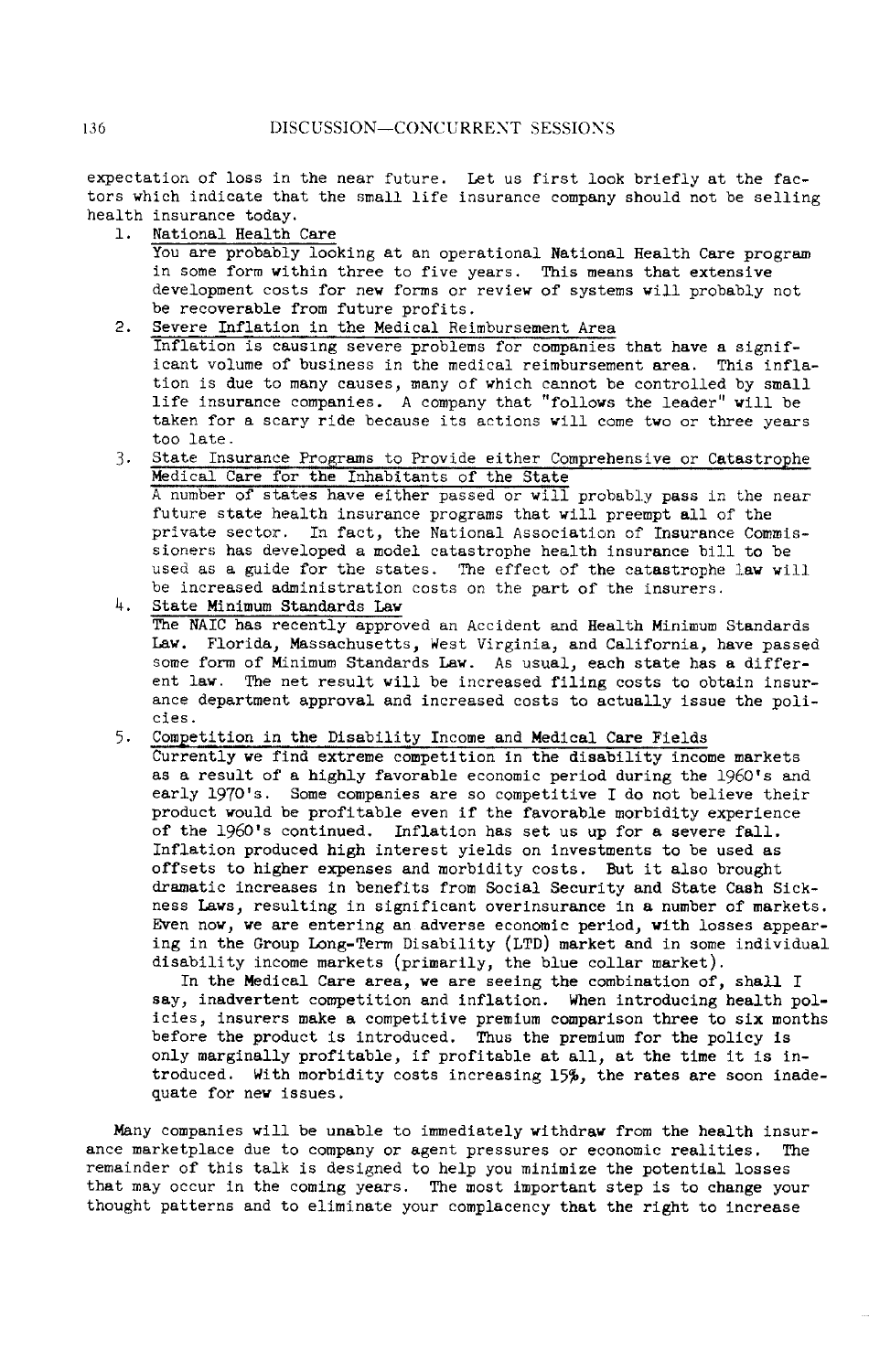premiums gave you. M**a**ny of us entered this decade with concepts that were developed in the 1950's and the early part of the 1960's.

But we are in a rapidly changing economic period that promises to take us for quite a ride. In the 1970's, we have had moderate inflation  $(5%-10%)$ , a price freeze, a moderate form of price stabilization, severe inflation  $(15%-10)$ price freeze, a moderate form of price stabilization, severe inflation (15<sub>7</sub>-<br>20%), stagflation, and now deep recession. Through all this, the morbidity costs are increasing at various rates. Let us examine the impact that inflation has h**a**d on three major occurrences in the llfe of a health insurance policy.

- A. Calculation of Gross Premiums
	- Establishing gross premiums for a health policy involves three steps: (1) calcul**a**te theoretical premiums based on a number of assump
		- tions,
		- (2) adjust the theoretical premiums to be somewhat competitive to similar policies that other insurers are currently issuing (usually downward), and
		- (3) obt**a**in approval from the various states and begin issuing the policy.

Although this was a reasonable approach in the 1950's and early 1960's, now problems arise in step  $(1)$  where future inflation was not introduced, or was significantly reduced because the resultant premiums would be grossly uncompetltive, and in step (2) where the comparison was to policies that should have been pulled from the portfolio within the year because premiums are inadequate.

Assuming that the ratio of the present value of future benefits to future premiums is 50% and that the company has only a 5% profit margin because of competition in the first year the policy form is on the market, we find that policies issued during the second year and the third year can expect to lose 2.5% and ll.1% respectively. Note that this is your issue expenses going down the drain.

The solution is to set the premiums high enough to be uncompetitive in the first year that it is on the m**a**rket. In the second year, it will be moderately competitive and in the third year it is competitive. In the fourth year, it could be pulled off the market.

B. Replacement of Currently Issued Policy Forms by New Ones

The traditional approach is to review the cash loss ratio or the incurred loss ratio for the policy form. Unfortunately, the loss ratio is a combined loss r**a**tio for all years of issue. When the loss ratio reaches some point, let us say 609, the insurer begins to develop a replacement form to be introduced 6 to 12 months later when the loss ratio will then be about  $65\%$  due to the influx of new business. A year later, the loss ratio is approaching 80% (15% inflation plus the increase due to the underwriting selection wearing off).

The actuary c**a**n no longer use the loss ratios **a**s a basis for replacing policy forms with new forms unless he has developed **a** set of expected loss ratios for comparative basis and maintains the loss ratios separately for each year of issue.

Two other alternatives would be:

- (1) to automatically replace a medical reimbursement policy if it has been sold for more than a specified number of years, such as 3 years; or
- $(2)$  to set the expected loss ratio at a lower level, such as  $40\%$ or 45\_.

Replacing policy forms at regular intervals before the experience